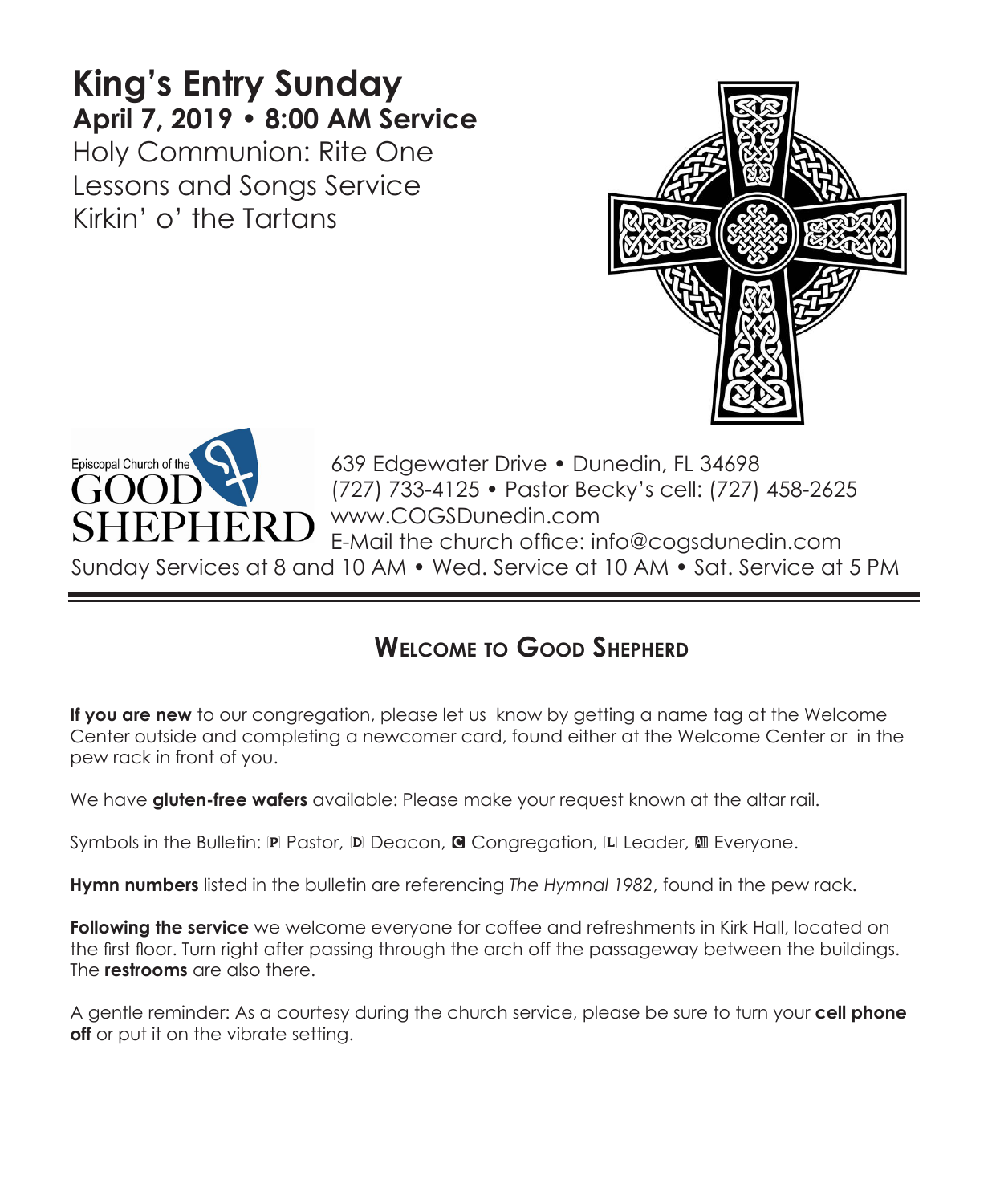# **Gathering for Worship**

**PRELUDE** PIPER: Emma Brandmaier

#### **Welcome, Announcements and Mission Moment**

P Pastor/ D Deacon/ L Lector/ G Congregation/M All

#### **Acclamation**

*[Please stand.]* 

- P Bless the Lord who forgiveth all our sins;
- C **His mercy endureth for ever.**

#### **Gathering Prayer**

- P We pray together for the renewal of our lives as the Holy Spirit works in, with, and among us this Lenten season.
- a **Blessed are you, God of growth and discovery; yours is the inspiration that has altered and changed our lives; yours is the power that has brought us to new dangers and opportunities. Set us, your new creation, to walk through this new world, watching and learning, loving and trusting, until your kingdom comes. Amen.**

#### **Liturgy of the Palms**

- P Blessed is the King who comes in the name of the Lord:
- C **Peace in heaven and glory in the highest.**
- P Let us pray… Assist us mercifully with your help, O Lord God of our salvation, that we may enter with joy upon the contemplation of those mighty acts, whereby you have given us life and immortality; through Jesus Christ our Lord.

# C **Amen.**

- P The Lord be with you.
- **C And also with you.**
- P Let us give thanks to the Lord our God.
- C **It is right to give him thanks and praise.**
- P Everlasting God, when your Son, Jesus Christ our Lord, entered the holy city in triumph and was proclaimed messiah and king by those who spread garments and branches along his way, even those closest to him could not yet see that his road ended on the hill of Calvary. Grant us grace to follow him in the way of the cross, so that, joined to his death and resurrection, we enter into life with you; through the same Jesus Christ, who lives and reigns with you and the Holy Spirit, one God, now and forever.
- C **Amen.**
- P Blessed is he who comes in the name of the Lord.
- C **Hosanna in the highest.**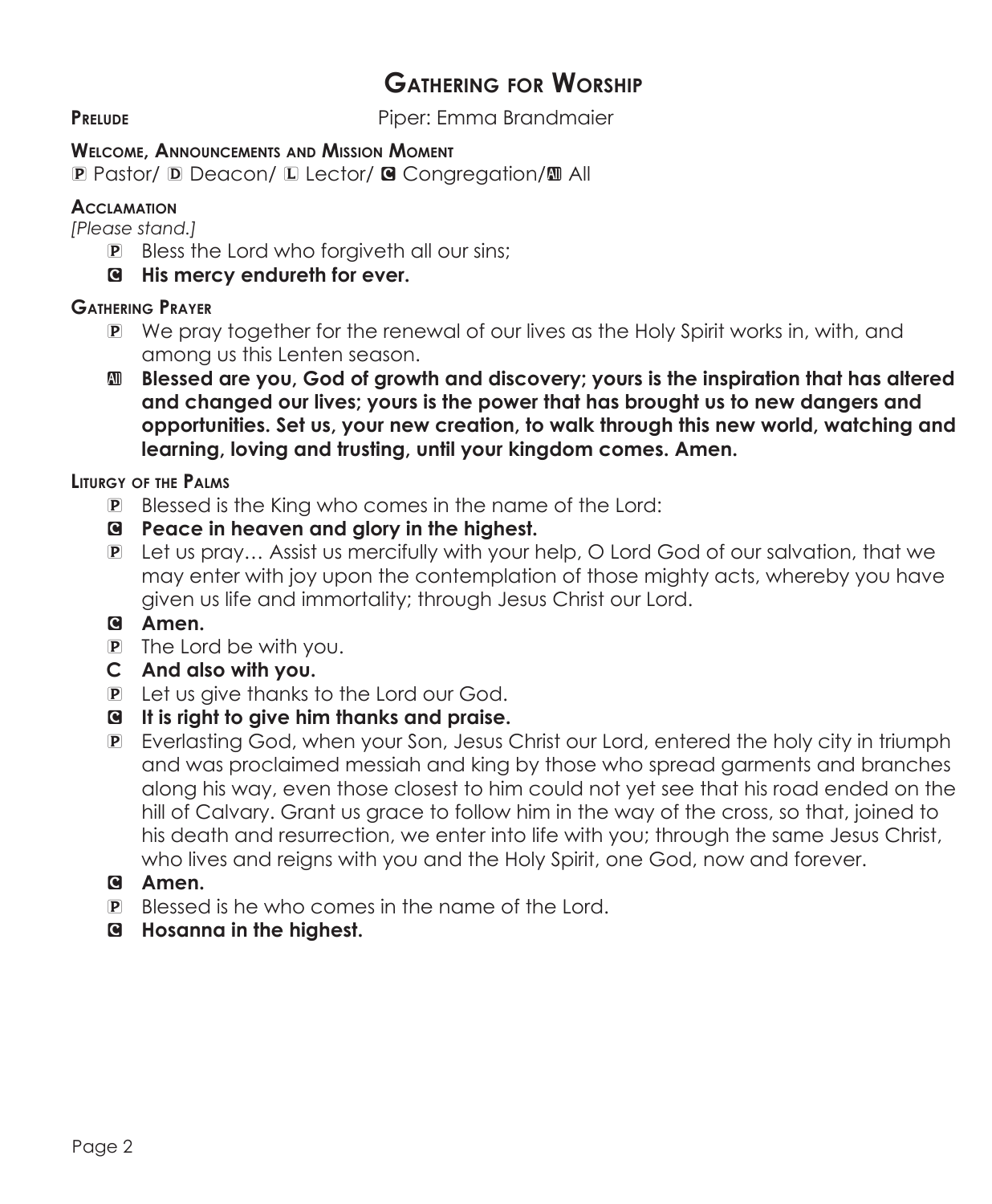#### **Collect of the Day**

- P The Lord be with you.
- C **And with thy Spirit.**
- P Let us pray… Almighty and everlasting God, whose will it is to restore all things in your well-beloved Son, the King of kings and Lord of lords: Mercifully grant that the peoples of the earth, divided and enslaved by sin, may be freed and brought together under his most gracious rule; who lives and reigns with you and the Holy Spirit, one God, now and for ever.
- C **Amen.**

#### **Kirkin' o' the Tartans**

*[Remain standing as the piper processes to the front of the church.]*

- P Let us present ourselves in peace to the Lord.
- C **In the name of Christ, Amen.**
- P Present the Tartans! Will you each state the name of your clan.  *[When invited by the priest, please state the name of your clan, sept or family. After presenting the name, please be seated.]*
- P Eternal God, Our Father, bless the members, symbols and sacred colors of the clans present today, and grant that all who share this heritage of faith and sacrifice may do justly, love mercy, and walk humbly with you; through the grace of our Lord Jesus Christ.
- C **Amen.**
- P The Celtic conviction of the unity of all Creation bids us to use our proud heritage not as a means of division or superiority, but to bring blessing and hospitality to all humanity. Let us covenant together in the spirit of unity:
- C **We are all united in the clan and Kirk of Jesus Christ, for there is but one Lord, one faith, one baptism, one God and Father of us all. We present ourselves before Almighty God in gratitude for our heritage and covenant with God and with humanity to be people that seek to be a blessing to all lands, clans and times. Amen.**
- P May God, who has given you the will to make this covenant, give you the grace and means to keep it.

 *The piper plays while processing to the back of the nave.*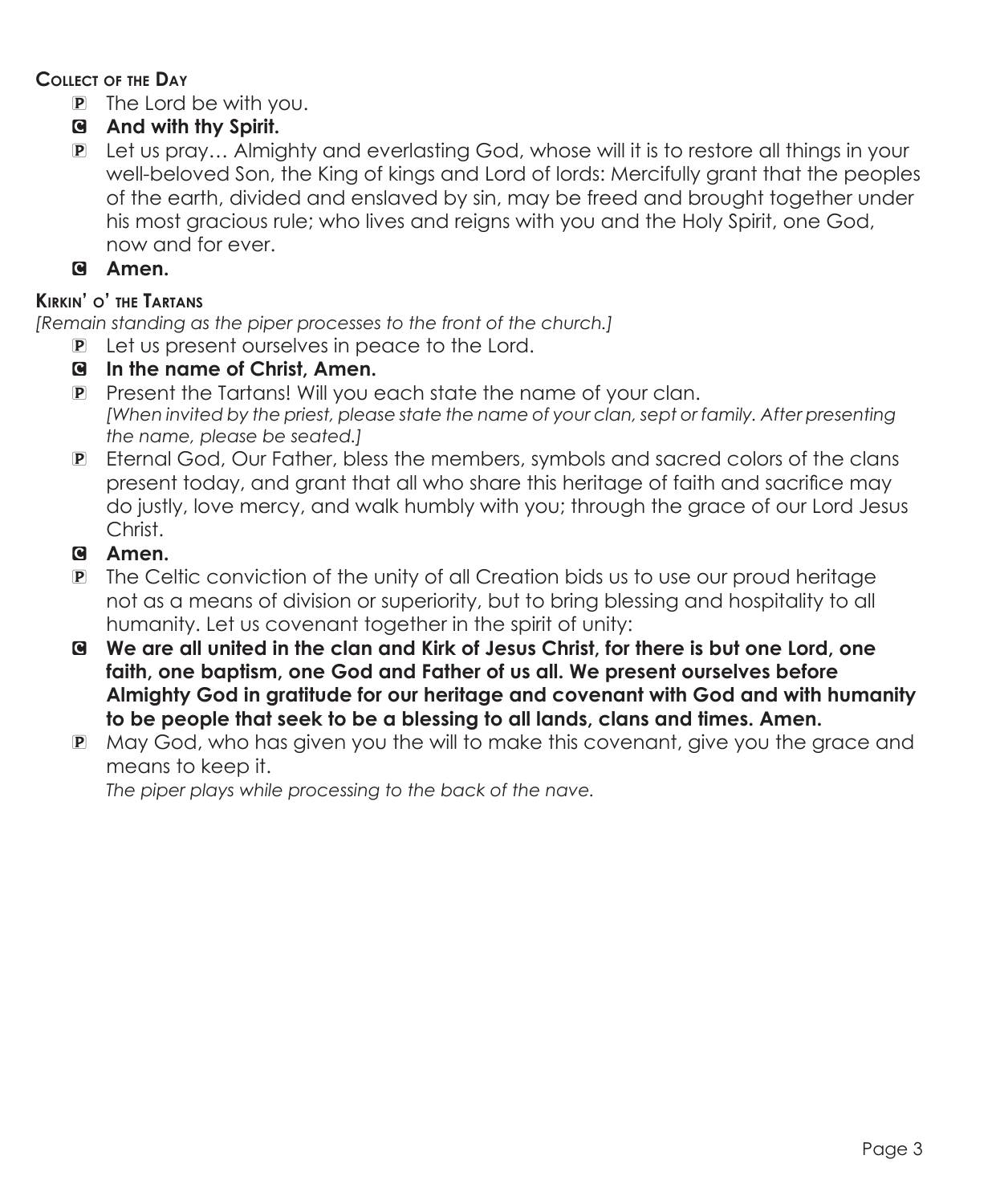# **Word of God**

**The Readings:** Micah 4:1–4,6–7 • 1 Maccabees 13:7–11, 51 • John 6:1–4, 14–15 • Isaiah 42:1–4 • Matthew 12:14–21 • Zechariah 9:9–12 • Luke 19:29–40 *[Please be seated.]*

#### **INTRODUCTION**

The First Reading

L *The First Reading is taken from Micah, chapter 4…*

 But in the days to come, the mountain of the Lord's house will be the highest of the mountains; it will be lifted above the hills; peoples will stream to it. Many nations will go and say: "Come, let's go up to the mountain of the Lord, to the house of Jacob's God, so that he may teach us his ways and we may walk in God's paths!" Instruction will come from Zion and the Lord's word from Jerusalem. God will judge between the nations and settle disputes of mighty nations, which are far away. They will beat their swords into iron plows and their spears into pruning tools. Nation will not take up sword against nation; they will no longer learn how to make war. All will sit underneath their own grapevines, under their own fig trees. There will be no one to terrify them; for the mouth of the Lord of heavenly forces has spoken.

 On that day, says the Lord, I will gather the lame; I will assemble those who were driven away and those whom I have harmed. I will make the lame into survivors, those driven away into a mighty nation. The Lord will rule over them on Mount Zion from now on and forever.

- L The Word of the Lord.
- C **Thanks be to God.**

**REFLECTION** Becky Robbins-Penniman

The Psalm: [*read responsively*]

- L The Lord is my strength and my might; he has become my salvation.
- C **There are glad songs of victory in the tents of the righteous: 'The right hand of the Lord does valiantly;**
- L the right hand of the Lord is exalted; the right hand of the Lord does valiantly.'
- C **I shall not die, but I shall live, and recount the deeds of the Lord.**
- L The Lord has punished me severely, but he did not give me over to death.
- C **Open to me the gates of righteousness, that I may enter through them and give thanks to the Lord.**
- L This is the gate of the Lord; the righteous shall enter through it.
- C **I thank you that you have answered me and have become my salvation.**
- L The stone that the builders rejected has become the chief cornerstone.
- C **This is the Lord's doing; it is marvellous in our eyes.**
- L This is the day that the Lord has made; let us rejoice and be glad in it.
- C **Save us, we beseech you, O Lord! O Lord, we beseech you, give us success!**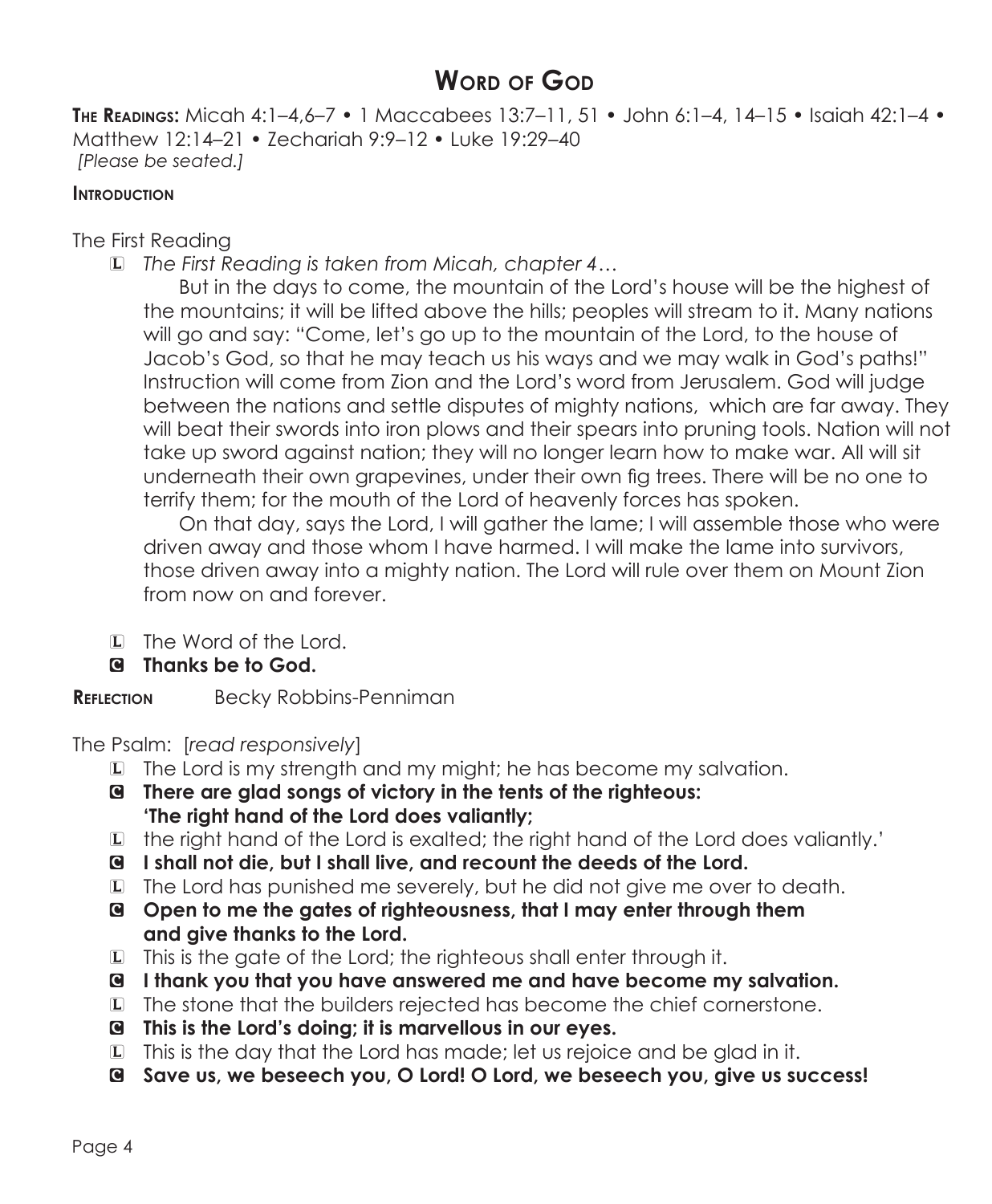- L Blessed is the one who comes in the name of the Lord. We bless you from the house of the Lord.
- C **The Lord is God, and he has given us light. Bind the festal procession with branches, up to the horns of the altar.**
- L You are my God, and I will give thanks to you; you are my God, I will extol you.
- C **O give thanks to the Lord, for he is good, for his steadfast love endures for ever.**

## The Second Reading:

L *The Second Reading is taken from 1 Maccabees, chapter 13…*

 The spirit of the people was renewed when they heard these words. They answered loudly, "You are our leader in place of Judas and Jonathan your brothers. Fight our battles, and all that you tell us we will do." So he assembled the warriors and rushed to complete the walls of Jerusalem and secured it on every side. He sent Jonathan, Absalom's son, to Joppa with a sufficient army. He drove out its occupants and remained there.

 On the twenty-third day of the second month, in the year 171, the Jews entered it with praise and palm branches, with harps and cymbals and stringed instruments, and with hymns and songs. A great enemy had been crushed and removed from Israel.

- L The Word of the Lord.
- C **Thanks be to God.**

#### **Reflection** Becky Robbins-Penniman

### The Third Reading

L *The Third Reading is taken from John, chapter 6…*

 After this Jesus went across the Galilee Sea (that is, the Tiberias Sea). A large crowd followed him, because they had seen the miraculous signs he had done among the sick. Jesus went up a mountain and sat there with his disciples. It was nearly time for Passover, the Jewish festival.

 When the people saw that he had done a miraculous sign, they said, "This is truly the prophet who is coming into the world." Jesus understood that they were about to come and force him to be their king, so he took refuge again, alone on a mountain.

L The Word of the Lord.

### C **Thanks be to God.**

#### **Reflection** Becky Robbins-Penniman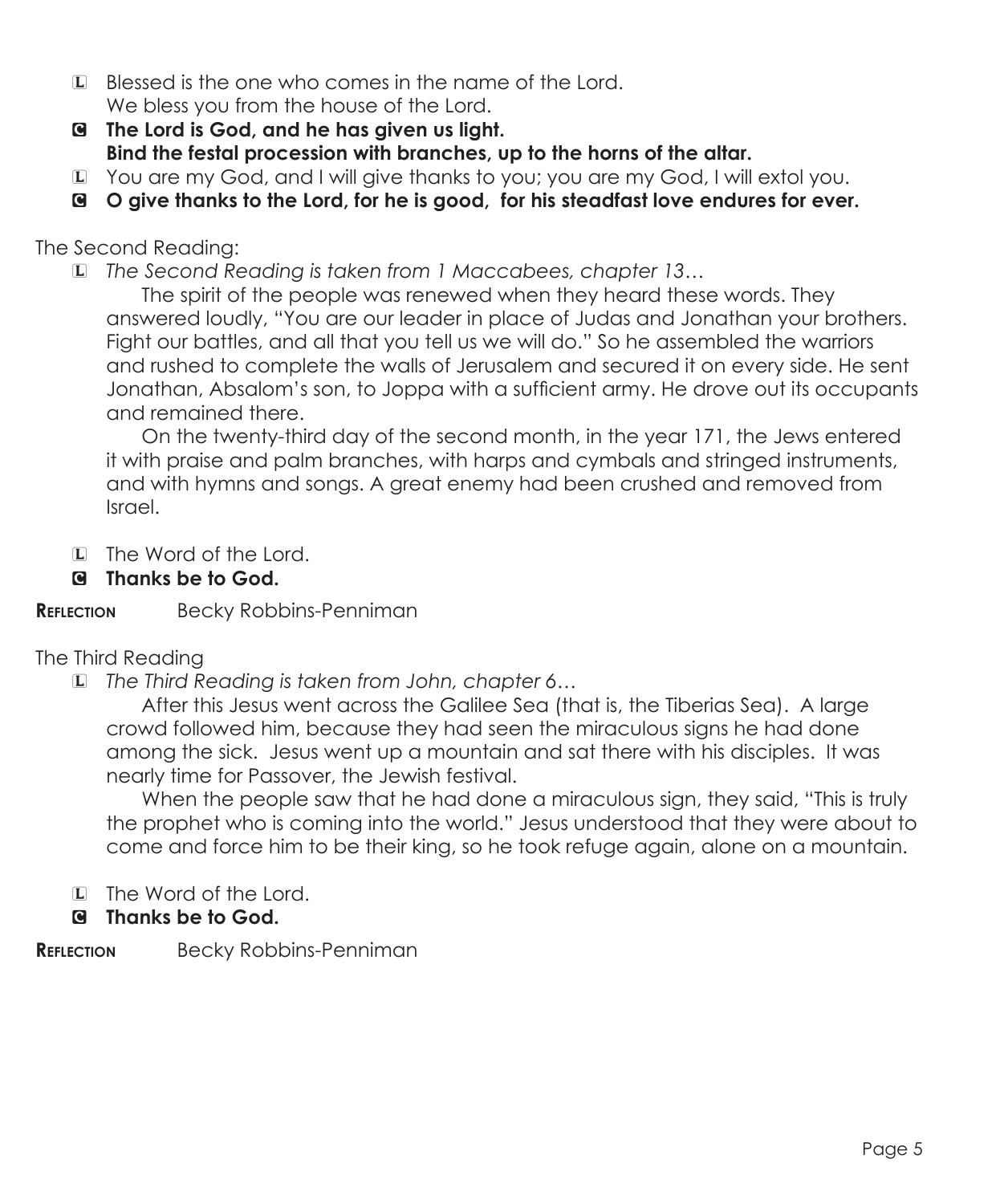# The Fourth Reading

L *The Fourth Reading is taken from Isaiah, chapter 42…*

 But here is my servant, the one I uphold; my chosen, who brings me delight. I've put my spirit upon him; he will bring justice to the nations. He won't cry out or shout aloud or make his voice heard in public. He won't break a bruised reed; he won't extinguish a faint wick, but he will surely bring justice. He won't be extinguished or broken until he has established justice in the land. The coastlands await his teaching.

- L The Word of the Lord.
- C **Thanks be to God.**

# **REFLECTION** Becky Robbins-Penniman

The Fifth Reading

L *The Fifth Reading is taken from Matthew, chapter 12…*

 The Pharisees went out and met in order to find a way to destroy Jesus. Jesus knew what they intended to do, so he went away from there. Large crowds followed him, and he healed them all. But he ordered them not to spread the word about him, so that what was spoken through Isaiah the prophet might be fulfilled:

Look, my Servant whom I chose, the one I love, in whom I find great *pleasure. I'll put my Spirit upon him, and he'll announce judgment to the Gentiles. He won't argue or shout, and nobody will hear his voice in the streets. He won't break a bent stalk, and he won't snuff out a smoldering wick, until he makes justice win. And the Gentiles will put their hope in his name.*

- L The Word of the Lord.
- C **Thanks be to God.**

**REFLECTION** Becky Robbins-Penniman

The Sixth Reading:

L *The Sixth Reading is taken from Zechariah, chapter 9…*

Rejoice greatly, Daughter Zion. Sing aloud, Daughter Jerusalem. Look, your king will come to you. He is righteous and victorious. He is humble and riding on an ass, on a colt, the offspring of a donkey.

 He will cut off the chariot from Ephraim and the warhorse from Jerusalem. The bow used in battle will be cut off; he will speak peace to the nations. His rule will stretch from sea to sea, and from the river to the ends of the earth. Moreover, by the blood of your covenant, I will release your prisoners from the waterless pit.

 Return to the stronghold, prisoners of hope. Moreover, declare today that I will return double to you.

- L The Word of the Lord.
- C **Thanks be to God.**
- **REFLECTION** Becky Robbins-Penniman

Page 6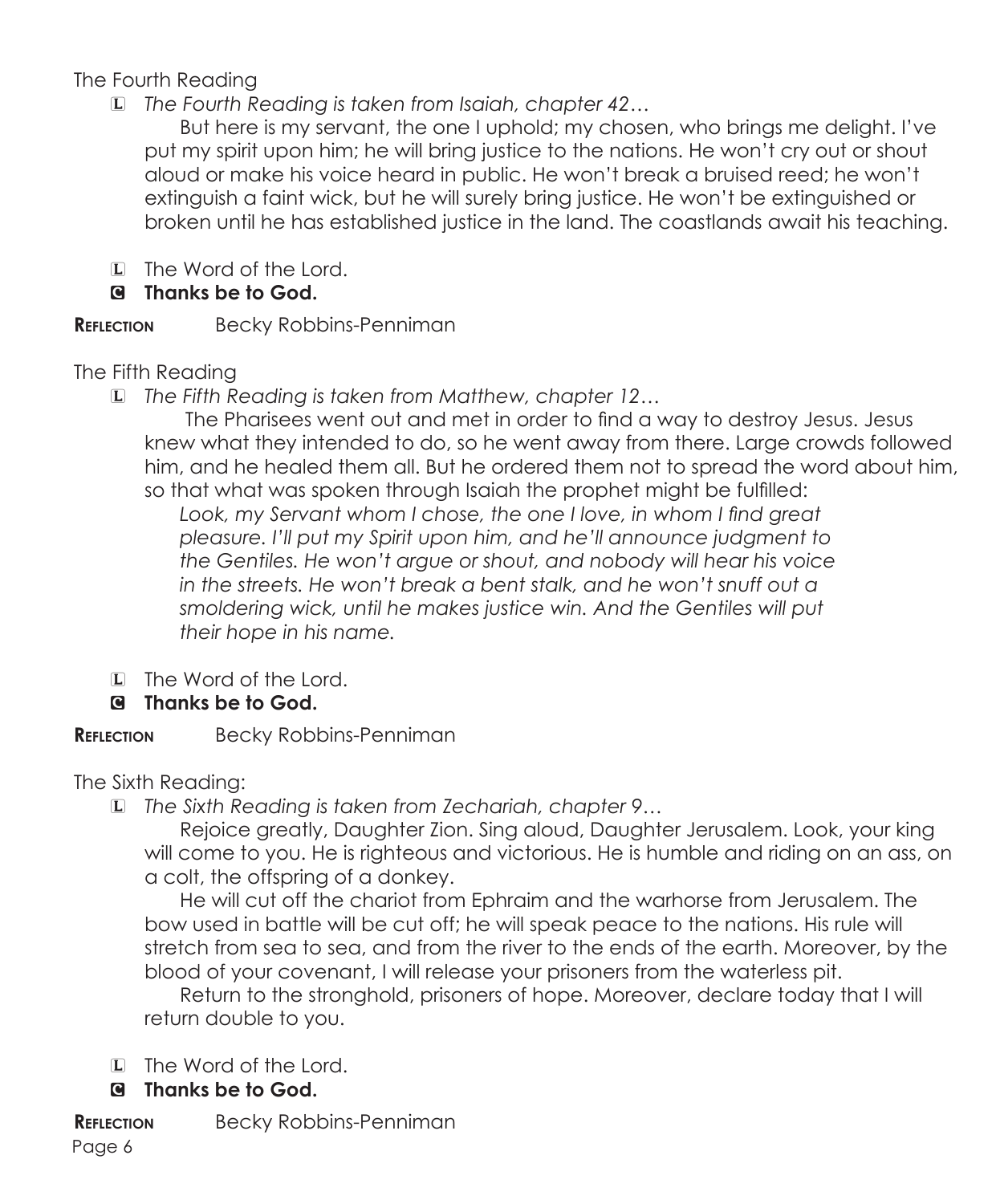The Gospel:

*[Please stand.]*

D From Psalm 8… O Lord our Governor, how exalted is your Name in all the world!

C **Out of the mouths of infants and children your majesty is praised above the heavens.** 

D The Holy Gospel of our Lord Jesus Christ according to Luke.

# C **Glory be to thee, O Lord.**

D As Jesus came to Bethphage and Bethany on the Mount of Olives, he gave two disciples a task. He said, "Go into the village over there. When you enter it, you will find tied up there a colt that no one has ever ridden. Untie it and bring it here. If anyone asks, 'Why are you untying it?' just say, 'Its master needs it.'" Those who had been sent found it exactly as he had said.

 As they were untying the colt, its owners said to them, "Why are you untying the colt?"

 They replied, "Its master needs it." They brought it to Jesus, threw their clothes on the colt, and lifted Jesus onto it. As Jesus rode along, they spread their clothes on the road.

 As Jesus approached the road leading down from the Mount of Olives, the whole throng of his disciples began rejoicing. They praised God with a loud voice because of all the mighty things they had seen. They said,

"Blessings on the king who comes in the name of the Lord.

Peace in heaven and glory in the highest heavens."

 Some of the Pharisees from the crowd said to Jesus, "Teacher, scold your disciples! Tell them to stop!"

He answered, "I tell you, if they were silent, the stones would shout."

D The Gospel of the Lord.

# C **Praise be to thee, O Christ.**

**REFLECTION** Becky Robbins-Penniman *[Please be seated.]*

### **Nicene Creed**

*[Please stand.]*

C **We believe in one God, the Father, the Almighty, maker of heaven and earth, of all that is, seen and unseen.** 

 **We believe in one Lord, Jesus Christ, the only Son of God, eternally begotten of the Father, God from God, Light from Light, true God from true God, begotten, not made, of one Being with the Father. Through him all things were made. For us and for our salvation he came down from heaven: by the power of the Holy Spirit he became incarnate from the Virgin Mary, and was made man. For our sake he was crucified under Pontius Pilate; he suffered death and was buried. On the third day he rose again in accordance with the Scriptures; he ascended into heaven and is seated at the right hand of the Father. He will come again in glory to judge the living and the dead, and his kingdom will have no end.**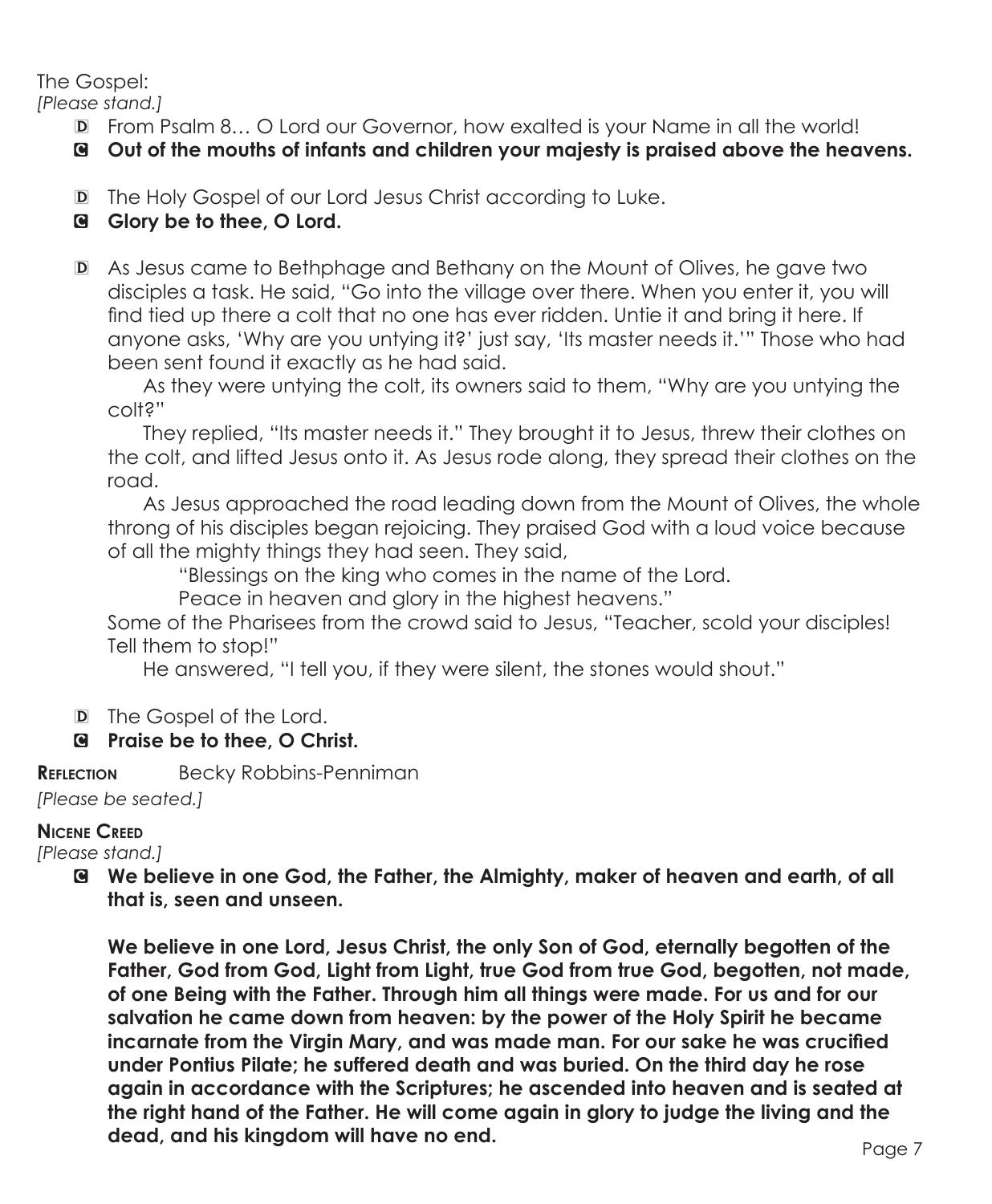**We believe in the Holy Spirit, the Lord, the giver of life, who proceeds from the Father and the Son. With the Father and the Son he is worshiped and glorified. He has spoken through the Prophets. We believe in one holy catholic and apostolic Church. We acknowledge one baptism for the forgiveness of sins. We look for the resurrection of the dead, and the life of the world to come. Amen.**

#### **Prayers of the People**

*[Please sit, stand, or kneel, as you prefer.]*

- D Let us pray for the whole state of Christ's Church and the world.
- L Almighty and everliving God, who in thy holy Word hast taught us to make prayers, and supplications, and to give thanks for all humanity: Receive these our prayers which we offer unto thy divine Majesty, beseeching thee to inspire continually the Universal Church with the spirit of truth, unity, and concord; and grant that all those who do confess thy holy Name may agree in the truth of thy holy Word, and live in unity and godly love. God of mercy and renewal,

### C **we pray to you.**

L Give grace, O heavenly Father, to all bishops, especially to Michael, our Presiding Bishop; Dabney, our Bishop; Barry and Michael, our Assisting Bishops; Becky, our Rector; Cindy, our Deacon; Ann, our Priest Associate; to our companion diocese of the Dominican Republic; to these Episcopal Churches in our Diocese: St. John's, Tampa; Calvary, Indian Rocks Beach; St. Stephen's, New Port Richey; to the Clearwater Deanery Collaboration Partners; and to all priests, deacons, and the laity in their ministry; that they may, both by their life and doctrine, set forth thy true and lively Word, and rightly and duly administer thy holy Sacraments. God of mercy and renewal,

# C **we pray to you.**

L And to all thy people give thy heavenly grace, and especially to this congregation here present; that, with meek heart and due reverence, they may hear and receive thy holy Word, truly serving thee in holiness and righteousness all the days of their life. God of mercy and renewal,

# C **we pray to you.**

L We beseech thee also so to rule the hearts of those who bear the authority of government in this and every land, especially President Trump, that they may be led to wise decisions and right actions for the welfare and peace of the world. We pray that all God's children, especially those in the Middle East, might live in the hope of the world peace for which we are created. God of mercy and renewal,

# C **we pray to you.**

- L And we most humbly beseech thee, of thy goodness, O Lord, to comfort and succor [*Add handwritten names from notebook*] and all those who, in this transitory life, are in trouble, sorrow, need, sickness, or any other adversity, especially those listed in the weekly news who have asked for our prayers. I now invite you to pray for others by name, aloud or in your hearts. [*Time is left for people to speak.*] God of mercy and renewal,
- C **we pray to you.**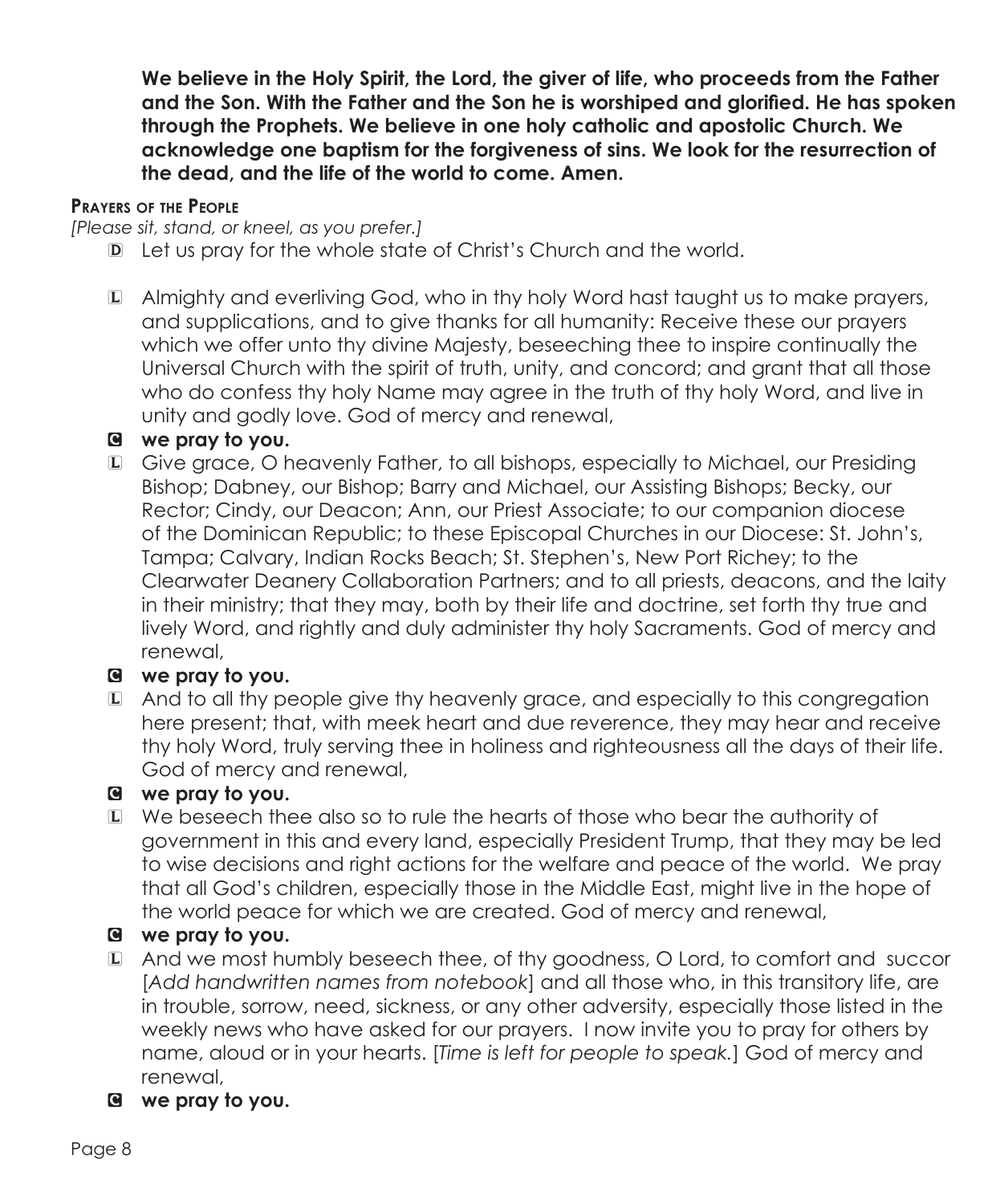L Open, O Lord, the eyes of all people to behold thy gracious hand in all thy works, that, rejoicing in thy whole creation, they may honor thee with their substance, and be faithful stewards of thy bounty. We give thanks for all the blessings of this life [*especially… read from notebook*]. God of mercy and renewal,

# C **we pray to you.**

L And we also bless thy holy Name for all thy servants departed this life in thy faith and fear [*especially… add names from notebook*]. We beseech thee to grant them continual growth in thy love and service; and to grant us grace so to follow the good examples of all thy saints, that with them we may be partakers of thy heavenly kingdom. God of mercy and renewal,

### C **we pray to you.**

- L Grant these our prayers, O Father, for Jesus Christ's sake, our only Mediator and Advocate.
- C **Amen.**

## **Confession & Absolution**

*[Please stand or kneel.]*

- D Let us humbly confess our sins unto Almighty God. [*Silence*] Most merciful God,
- a **we confess that we have sinned against thee in thought, word, and deed, by what we have done, and by what we have left undone. We have not loved thee with our whole heart; we have not loved our neighbors as ourselves. We are truly sorry and we humbly repent. For the sake of thy Son Jesus Christ, have mercy on us and forgive us; that we may delight in thy will, and walk in thy ways, to the glory of thy Name. Amen.**
- P Almighty God, our heavenly Father, who of his great mercy hath promised forgiveness of sins to all those who with hearty repentance and true faith turn unto him, have mercy upon you, pardon and deliver you from all your sins, confirm and strengthen you in all goodness, and bring you to everlasting life; through Jesus Christ our Lord.
- C **Amen.**

### **Prayers and Blessings**

*[Please be seated.]*

### **The Peace**

*[Please stand.]*

- P The peace of the Lord be always with you.
- C **And with thy spirit.**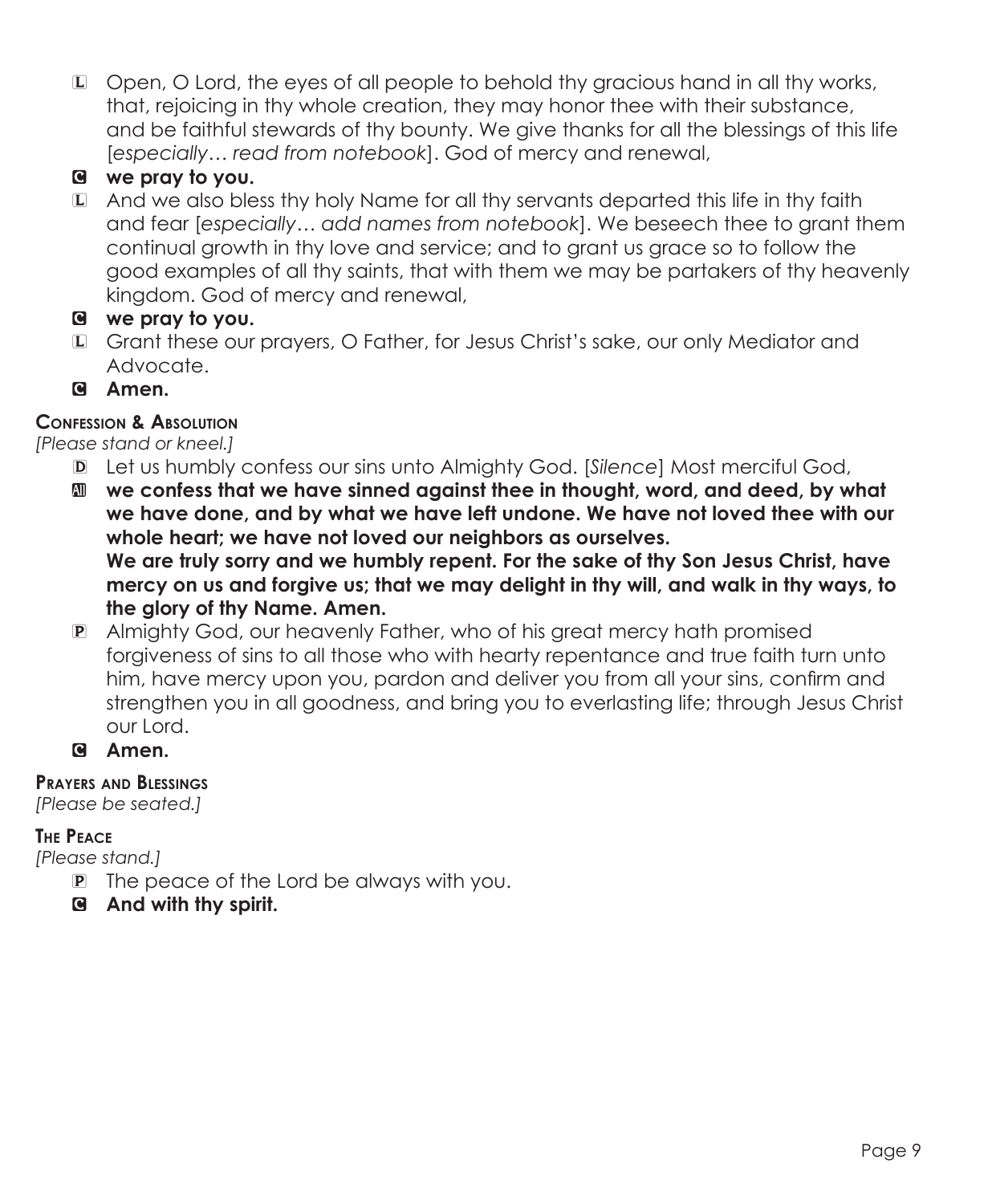# **The Holy Communion**

#### **Offertory Music**

#### **Offertory Sentence**

D Walk in love, as Christ loved us and gave himself for us, an offering and sacrifice to God. Bring your tithes, gifts and offering with gladness.

*[Please be seated.]*

#### **Presentation of the Offerings**

*[Please stand when the deacon receives the offering.]*

D As we receive these gifts, we acknowledge:

### C **All things come from thee, O Lord, and of thine own have we given thee.**

**The Great Thanksgiving:** Eucharistic Prayer I

- P The Lord be with you.
- C **And with thy spirit.**
- P Lift up your hearts.
- C **We lift them up unto the Lord.**
- P Let us give thanks unto our Lord God.
- C **It is meet and right so to do.**
- P It is very meet, right, and our bounden duty, that we should at all times, and in all places, give thanks unto thee, O Lord, Holy Father, almighty, everlasting God. Who dost bid thy faithful people cleanse their hearts, and prepare with joy for the Paschal feast; that, fervent in prayer and in works of mercy, and renewed by thy Word and Sacraments, they may come to the fullness of grace which thou hast prepared for those who love thee. Therefore with Angels and Archangels, and with all the company of heaven, we laud and magnify thy glorious Name; evermore praising thee, and saying,
- C **Holy, holy, holy, Lord God of Hosts: Heaven and earth are full of thy glory. Glory be to thee, O Lord Most High. Blessed is he that cometh in the name of the Lord. Hosanna in the highest.**

*[Please kneel or stand, as you choose.]*

P All glory be to thee, Almighty God, our heavenly Father, for that thou, of thy tender mercy, didst give thine only Son Jesus Christ to suffer death upon the cross for our redemption; who made there, by his one oblation of himself once offered, a full, perfect, and sufficient sacrifice, oblation, and satisfaction, for the sins of the whole world; and did institute, and in his holy Gospel command us to continue, a perpetual memory of that his precious death and sacrifice, until his coming again.

 For in the night in which he was betrayed, he took bread; and when he had given thanks, he brake it, and gave it to his disciples, saying, "Take, eat, this is my Body, which is given for you. Do this in remembrance of me."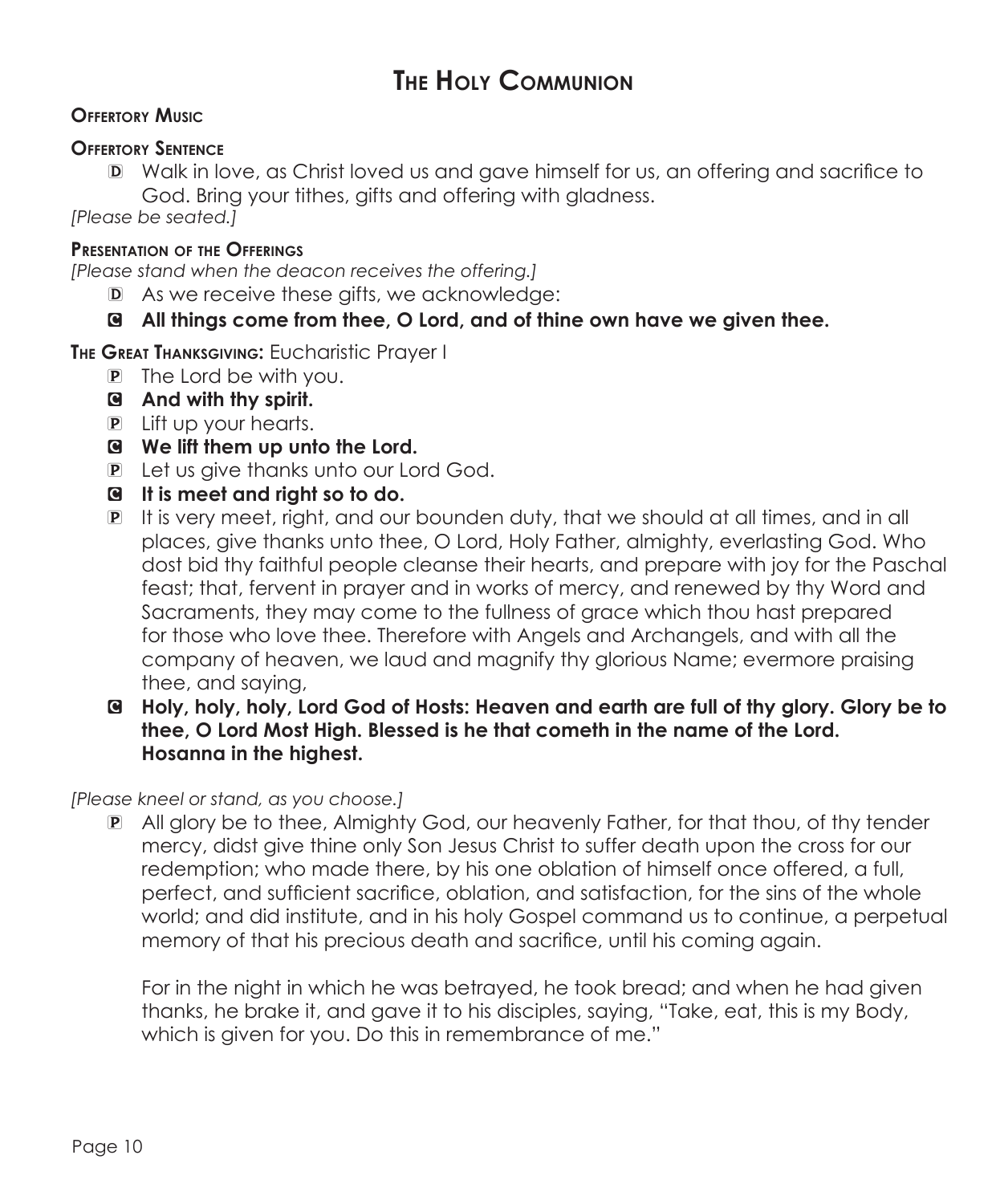P Likewise, after supper, he took the cup; and when he had given thanks, he gave it to them, saying, "Drink ye all of this; for this is my Blood of the New Testament, which is shed for you, and for many, for the remission of sins. Do this, as oft as ye shall drink it, in remembrance of me."

 Wherefore, O Lord and heavenly Father, according to the institution of thy dearly beloved Son our Savior Jesus Christ, we, thy humble servants, do celebrate and make here before thy divine majesty, with these thy holy gifts, which we now offer unto thee, the memorial thy Son hath commanded us to make; having in remembrance his blessed passion and precious death, his mighty resurrection and glorious ascension; rendering unto thee most hearty thanks for the innumerable benefits procured unto us by the same.

 And we most humbly beseech thee, O merciful Father, to hear us; and, of thy almighty goodness, vouchsafe to bless and sanctify, with thy Word and Holy Spirit, these thy gifts and creatures of bread and wine; that we, receiving them according to thy Son our Savior Jesus Christ's holy institution, in remembrance of his death and passion, may be partakers of his most blessed Body and Blood.

C **And we earnestly desire thy fatherly goodness mercifully to accept this our sacrifice of praise and thanksgiving; most humbly beseeching thee to grant that, by the merits and death of thy Son Jesus Christ, and through faith in his blood, we, and all thy whole Church, may obtain remission of our sins, and all other benefits of his passion.**

 **And here we offer and present unto thee, O Lord, our selves, our souls and bodies, to be a reasonable, holy, and living sacrifice unto thee; humbly beseeching thee that we, and all others who shall be partakers of this Holy Communion, may worthily receive the most precious Body and Blood of thy Son Jesus Christ, be filled with thy grace and heavenly benediction, and made one body with him, that he may dwell in us, and we in him.** 

- P And although we are unworthy, through our manifold sins, to offer unto thee any sacrifice, yet we beseech thee to accept this our bounden duty and service, not weighing our merits, but pardoning our offenses, through Jesus Christ our Lord;
- P By whom, and with whom, and in whom, in the unity of the Holy Ghost all honor and glory be unto thee, O Father Almighty, world without end.

# G AMEN.

### **The Lord's Prayer**

- P And now, as our Savior Christ hath taught us, we are bold to say,
- C **Our Father, who art in heaven, hallowed be thy Name, thy kingdom come, thy will be done, on earth as it is in heaven. Give us this day our daily bread. And forgive us our trespasses, as we forgive those who trespass against us. And lead us not into temptation, but deliver us from evil. For thine is the kingdom, and the power, and the glory, for ever and ever. Amen.**